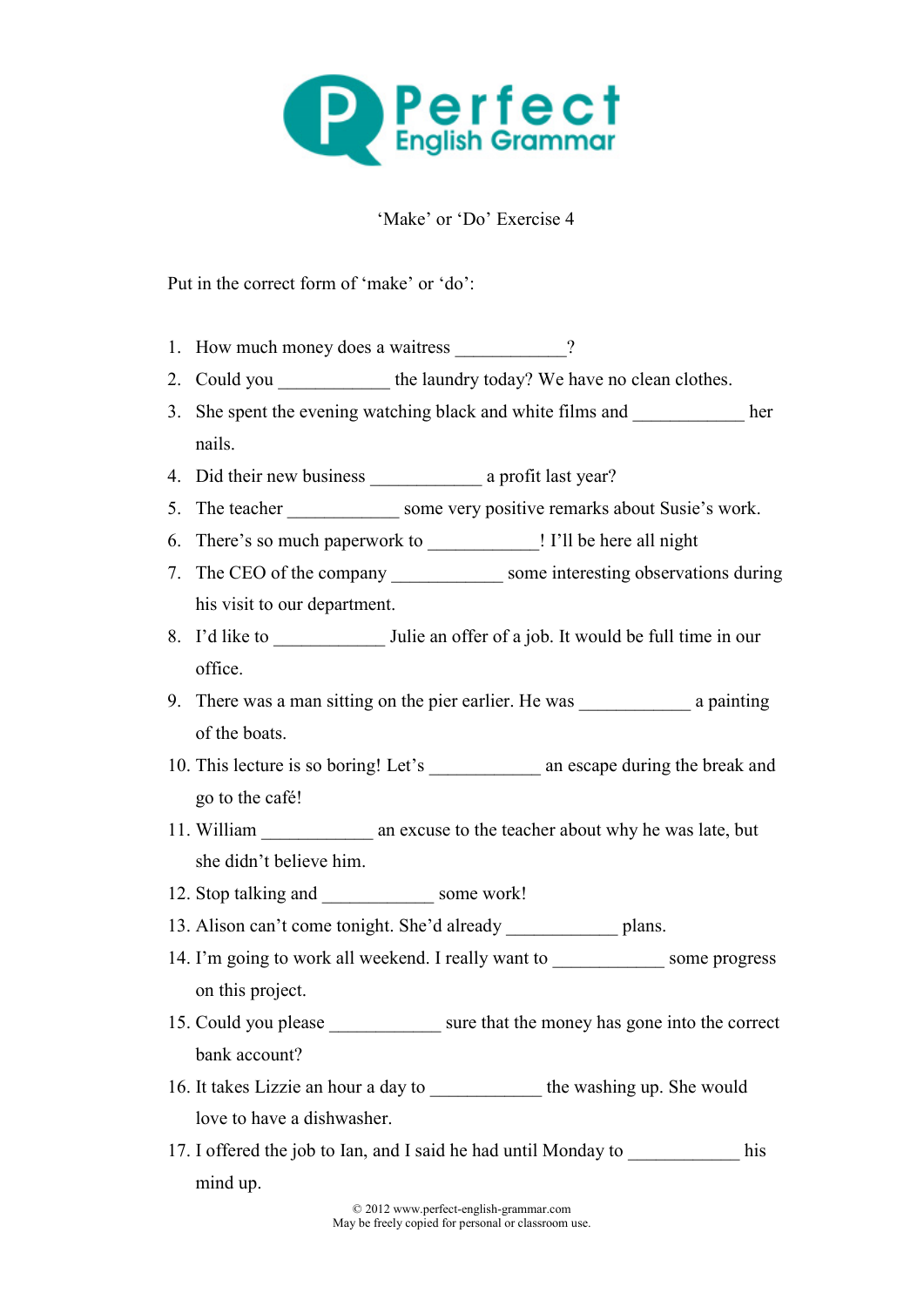- 18. In the morning she gets up, has a shower and gets dressed, then the bed. After that she goes downstairs and has breakfast.
- 19. John and Lucy \_\_\_\_\_\_\_\_\_\_\_\_ their way through the crowded streets to their hotel.
- 20. Graham \_\_\_\_\_\_\_\_\_\_\_\_ really well in the tennis competition. He came second out of over a hundred people.